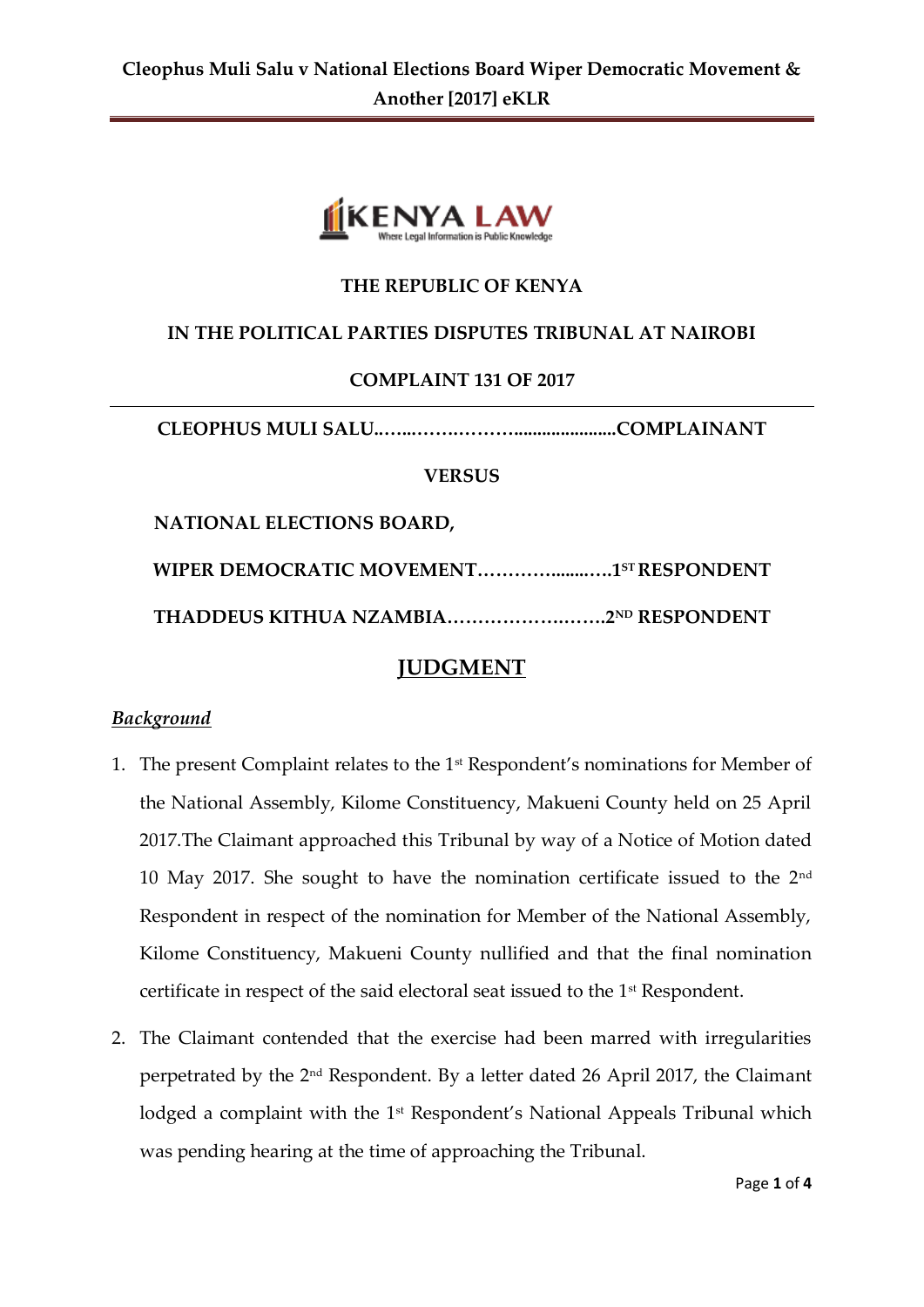- 3. It was also the Claimant's contention that the  $1<sup>st</sup>$  Respondent had issued two Notifications of Election Result: one to the Claimant and the other to the 2nd Respondent notifying each of them that they had won the nomination for the said electoral seat. However, the 1st Respondent had proceeded to issue the nomination certificate to the 2nd Respondent.
- 4. There was no appearance for the 1<sup>st</sup> Respondent, and no responses were filed to the Complaint. However, at the hearing of the Complaint, the Claimant was absent and counsel for the 1st Respondent prayed that it be dismissed. He contended that the 1st Respondent's internal party dispute resolution mechanism had not been exhausted by the Claimant since the letter dated 26 April had never been received and contended that the notification of election result issued to the Claimant was not legible. The  $1<sup>st</sup>$  Respondent prayed that the Complaint be dismissed with costs.

### *Issues for Determination*

5. After reviewing the material on record and hearing the  $1<sup>st</sup>$  Respondent, it seems to us the only issue for determination is whether the 1st Respondent should be compelled to issue a final nomination certificate to the Claimant as prayed.

## *Analysis*

6. The Respondents did not refute the allegations by the Claimant that two Notifications of Election Result were issued in respect to the said nomination exercise. Neither did they controvert the evidence of irregularities supplied by the Claimant. On a balance of probabilities, the Claimant has shown that there were some irregularities during the nomination exercise conducted on 25 April 2017.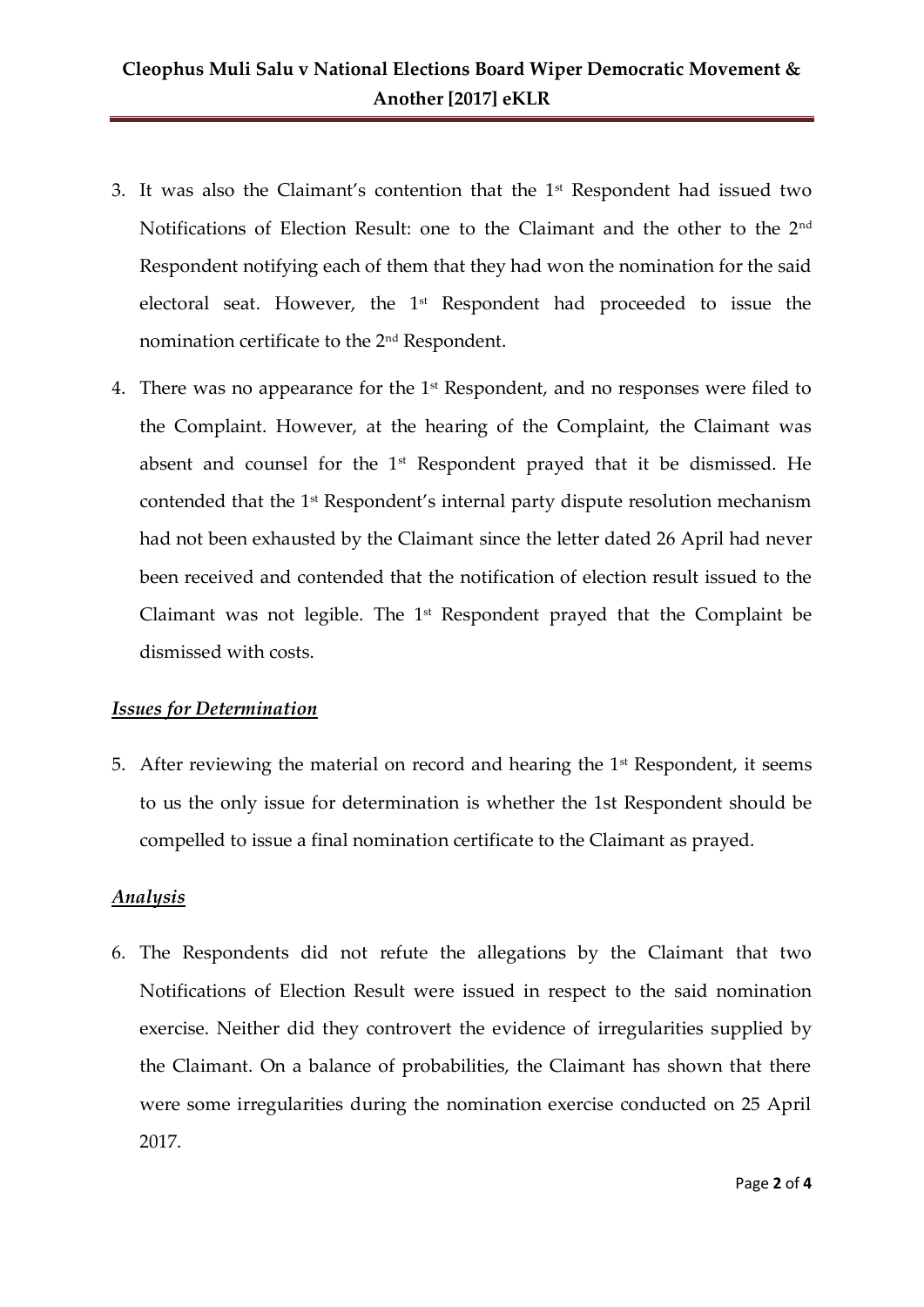# **Cleophus Muli Salu v National Elections Board Wiper Democratic Movement & Another [2017] eKLR**

- 7. The Claimant has also shown the outcome of the process was indeterminate as to the nomination certificates were issued the Claimant dated 3 May 2017 and to the 2 nd Respondent dated 4 May 2017. In addition, the Claimant has satisfied this Tribunal that he attempted to have this issue determined by the party. The Claimant supplied a letter and a receipt to that effect.
- 8. The Claimant gave an opportunity to the Respondents to clarify issues and yet they did not defend themselves, despite service.

#### *Orders*

- 9. In the circumstances, the claim dated 5 May 2017 succeeds. We are however unable to grant the prayers as framed. Nevertheless, we direct as follows:
	- a. That the 1st Respondent do forthwith conduct a fresh nomination exercise in accordance with the party's constitution and rules whilst taking into consideration the interests of all the aspirants.
	- b. No orders as to costs.

#### **Dated at NAIROBI this 12th DAY of MAY 2017**

- **1. M. O. Lwanga (Presiding Member) ……..……….…………………………..**
- **2. Desma Nungo (Member) ….…………….………..……………………………..**
- **3. Paul Ngotho (Member)…………………….………….…………………………**